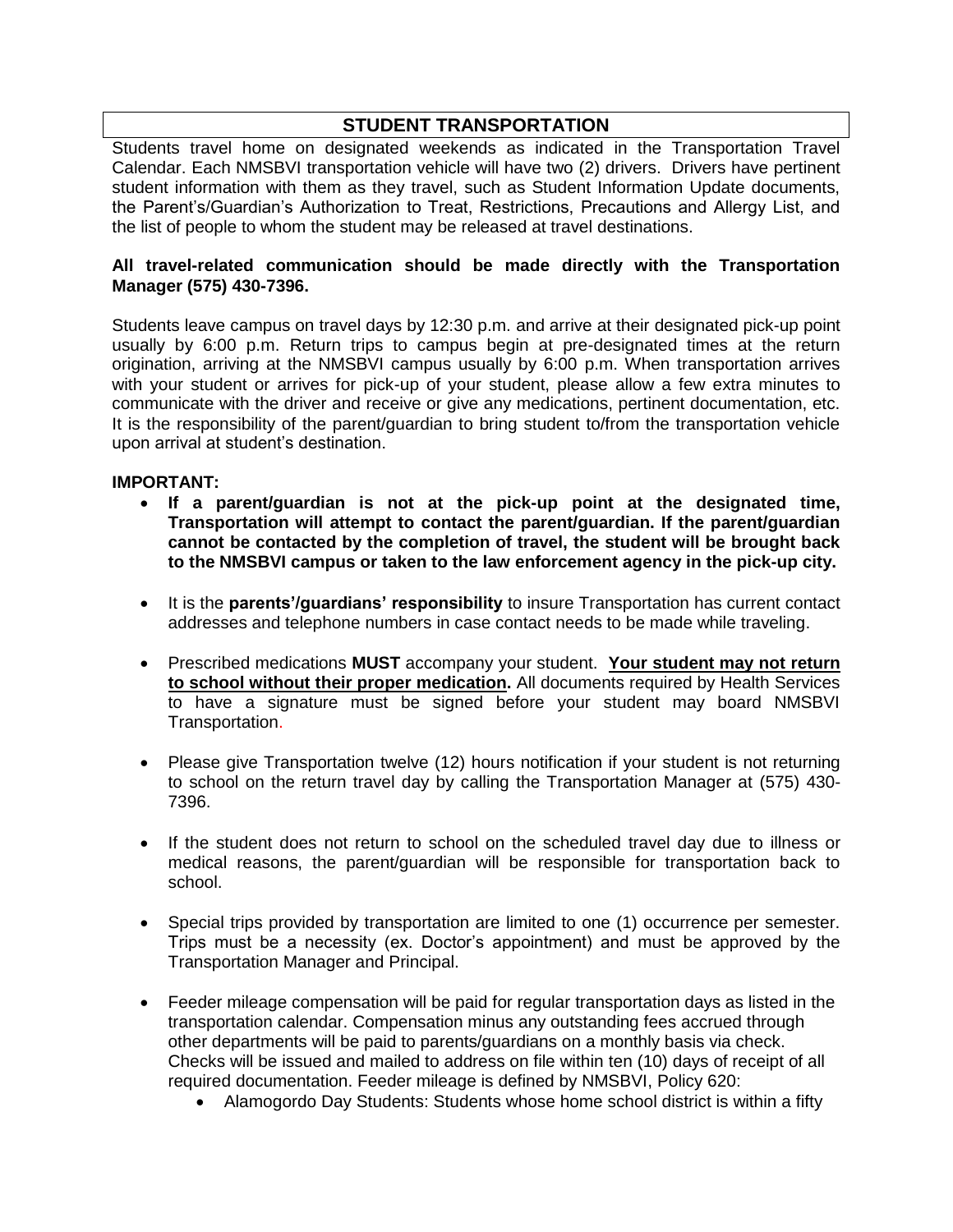(50) mile radius of NMSBVI's Alamogordo campus can enroll as day students. Parents/guardians will be eligible for feeder mileage compensation round trip, per day if they live more than ten (10), but less than fifty (50) miles from NMSBVI.

- Alamogordo Residential Students: Parents/guardians of students placed on the Alamogordo campus as residential students are eligible for feeder mileage compensation round trip, from the family home of record to the designated transportation drop off/pick up location nearest the family home if the distance between the two is more than ten (10) miles.
- During on-campus weekends, transportation will not be provided home for residential students.

#### **Release of Students to Authorized Person**

Students **will not** be released to anyone except the parent/guardian or those designated on the school enrollment form unless **written** authorization is obtained from the parent/guardian. For safety reasons, parents/guardians or their designees will be asked to show identification when receiving the student if the driver does not know the person receiving the student.

#### **Transportation Cancellation or Delay**

If travel is considered unsafe due to weather conditions, the transportation department will notify the parent/guardian. If a delay is caused by any other unforeseen circumstances, notification will be made if the delay is in excess of thirty (30) minutes. Parents/guardians may call the Transportation Manager at (575) 430-7396, for travel updates.

**REMEMBER** – due to possible cancellations/delays arising, it is imperative that Transportation have current contact information for each student. It is the responsibility of the parent/guardian to update contact information with Transportation Manager (575) 430-7396.

## **LUGGAGE AND PERSONAL BELONGINGS**

All luggage must be clearly marked and tagged with the student's name, telephone number and home address. Luggage not marked **will not** be placed on transportation for travel until properly marked and tagged.

In addition, NMSBVI **will not** be held responsible for lost items. Items such as CD's, CD players, iPods, cell phones, money or any other personal belongings brought on to NMSBVI vehicles are the responsibility of the student. Parents/Guardians have the option of having belongings or money controlled by the driver/caregiver. All items must be clearly identified and given to the driver/caregiver with a letter giving authorization for the driver/caregiver to be in possession of the items as well as instructions as to what is to be done with the items upon arrival at NMSBVI.

### **SUPERVISION AND DISCIPLINARY GUIDELINES**

- Students shall follow directions of the driver the first time given.
- Students shall be prepared for pick-up at the predesigned pick-up location prior to arrival of transportation staff.
- Students are to avoid horseplay in vehicle that may distract driver.
- Students shall remain seated and keep aisles and exits clear.
- Students shall exhibit appropriate classroom conduct at all times while on transportation vehicles.